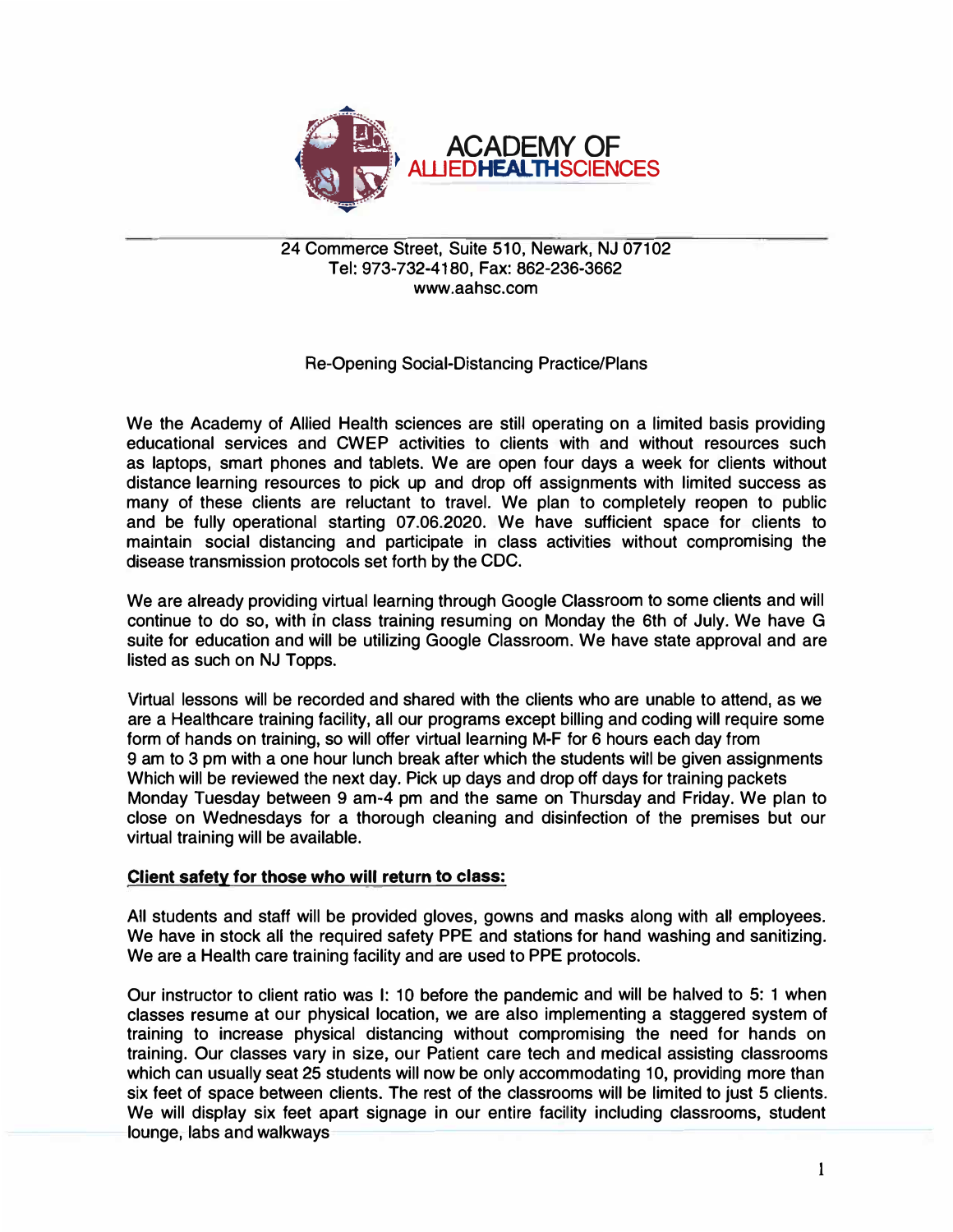**We will be undertaking the following measures, at a minimum as per state guidelines.** 

#### **I. INFECTION CONTROL**

**Perform health screenings for faculty, staff, students, and visitors. We will not admit staff or students into the facility who feel sick or exhibit symptoms common to COVID-19, including fever or chills, cough, shortness of breath or difficulty breathing, fatigue, muscle or body aches, headache, new loss of taste or smell, sore throat, congestion or runny nose, nausea or vomiting, and diarrhea. Send home immediately any staff or students who begin to feel sick or exhibit symptoms common to COVID-19 and will follow recommendations from the Centers for Disease Control and Prevention (CDC) to determine when those individuals may return to classes.** 

#### **II. PHYSICAL DISTANCING**

- **• Will Enforce social distancing in classrooms, workstations, laboratories, clinical settings, and student seating areas through the school.**
- **• Provide for smaller class sizes, and space desks and student seating areas throughout the facility six feet apart where feasible.**
- **• Consider staggering start, break, and end of class periods, or alternating scheduled class days to reduce crowding at facility and classroom entryways.**

# **Ill. CLOTH FACE COVERINGS**

- **• Require all faculty, staff, students, and visitors to wear cloth face coverings except where doing so would inhibit the individual's health.**
- **• Provide information to staff and students on proper use, removal, and washing of cloth face coverings.**

## **IV. CLEANING AND DISINFECTION**

- **• Clean and disinfect classrooms and common areas after each usage.**
- **• Disinfect high-touch areas like desktops, light switches, doorknobs, etc. periodically throughout the day.**
- **• Provide top-to-bottom cleaning of the facility at least daily.**

#### **V.HAND HYGIENE**

- **• Maintain adequate equipment and supplies for staff and students to wash and sanitize hands periodically.**
- **• Place stations with hand sanitizer with 60 percent or more alcohol content at all facility entry points and throughout the facility.**
- **• Provide students and staff adequate break time to wash hands regularly.**